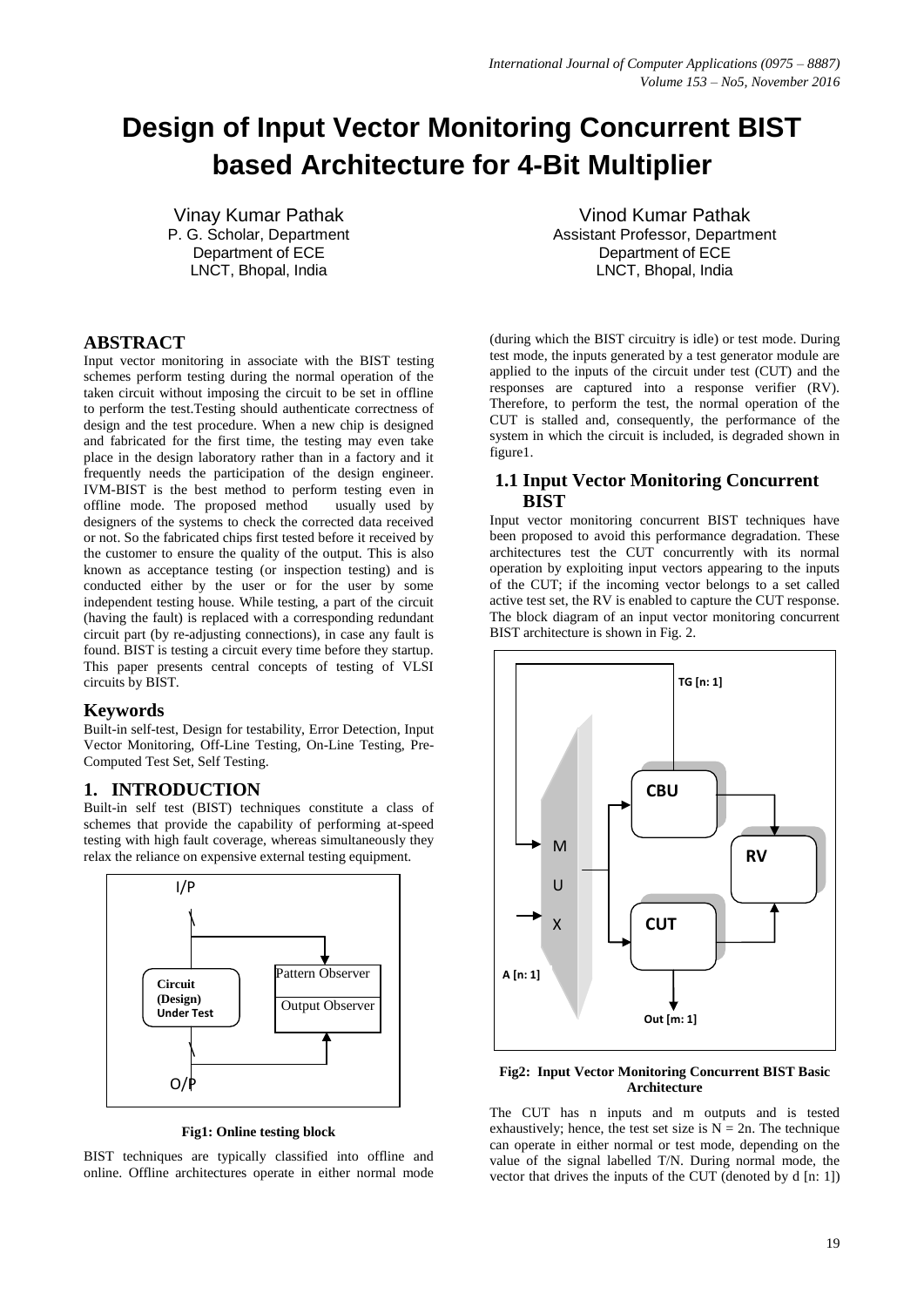is driven from the normal input vector  $(A[n:1])$ . A is also driven to a concurrent BIST unit (CBU), where it is compared with the active test set. If it is found that "A" match's one of the vectors in the active test set, we say that a hit has occurred. In this case, "A" is removed from the active test set and the signal response verifier enable (rve) is issued, to enable the m-stage RV to capture the CUT response to the input vector [1]. When all input vectors have performed hit, the contents of RV are examined. During test mode, the inputs to the CUT are driven from the CBU outputs denoted TG [n: 1]. The concurrent test latency (CTL) of an input vector monitoring scheme is the mean time (counted either in number of clock cycles or time units) required to complete the test while the CUT operates in normal mode.

## **2. LITRATURE REVIEW**

In reference [1, 4, 5, 7, 11, 18] a novel input vector monitoring concurrent BIST architecture is presented which is based on the use of a SRAM-cell like structure for storing the information, whether an input vector has appeared or not during normal operation. In reference [2, 13, 14, 17] the work is performed for avoiding performance degradation of a system by proposing a novel input vector monitoring concurrent BIST technique for combinational circuits termed R-CBIST. Reference [3] proposed a RAO-DDR technique for faults detection at the duration of system operation. This technique not only locate the fault but also capable to correct the faults. Reference [6] proposed model can be extended by incorporating shortages, discount and inflation rates. In addition demand can be considered as a function of price, quality as well as time varying. Reference [8] presents a Modified BIST based on the utilization of SRAM cell like structure which stores the information about whether an input vector appears or not in normal operation. BIST schemes provide an attractive solution for the problem which arrives during testing VLSI devices. Reference [9, 15] proposed method is three weight pattern generation pseudorandom built-in-self-tests (BIST) method to achieve complete fault coverage in BIST applications by reducing number of vectors. Weighted sets are  $0, 0.5$ , and 1 have been used generate test pattern generation and achieve low testing time less power consumption. Reference [10] proposed technique, a novel input vector monitoring concurrent BIST architecture has been presented, based on the use of CAM-cell like structure for storing the information of whether an input vector has appeared or not during normal operation. Reference [12] a novel input vector monitoring concurrent BIST architecture has been presented, based on the use of a SRAM-cell like structure for storing the information of whether an input vector has appeared or not during normal operation. Reference [16] proposed a method for fault monitoring using input vector concurrent BIST based on SRAM-cell used to store information at normal operation. The proposed method is a weighted Pseudo-random built-in-self-test (BIST) scheme utilized in order to drive down the number of vectors to achieve complete fault coverage in BIST applications. Reference [19] proposed a novel input vector monitoring concurrent BIST architecture based on the use of a SRAMcell like structure for storing the information. This paper presents BISD and BISR scheme to perform the fail pattern identification and repairing of the fail pattern in the test cubes.. Reference [20] presents a modification i.e. Multiple Hardware Sig nature Analysis Technique (MHSAT), Order Independent Signature Analysis Technique (OISAT), RAMbased Concurrent BIST (R-CBIST), Window-Monitoring Concurrent BIST (w-MCBIST), and Square Windows Monitoring Concurrent BIST (SWIM). The proposed scheme

is shown to be more efficient than previously proposed input vector monitoring concurrent BIST techniques in terms of hardware overhead and CTL.

# **3. EXISTING ARCHITECTURE**

## **3.1 Hardware Test Pattern Generator**

This module produces the test patterns essential to detect the faults and spread the effect to the outputs. Test pattern generator is not a device it is a circuit so that its area is limited. ATPG algorithms are used to store the data and then generate test patterns on the CUT using the hardware. As a replacement the test pattern generator is essentially a type of register that generates random patterns which will be treated as test patterns. The point keep on mind at the time of register design is to contain low area however generate as many different patterns as possible.

# **3.2 Decoder**

A decoder is a device which performs opposite operation as compared to the encoder. It is designed to retrieve original information from the data that is encoded by encoder. Decoder performs the conversion operation of binary information from n input lines to a maximum of 2n unique output lines and act as a combinational circuit. The decoder is also take multiple-input, multiple-output logic and convert coded input to coded output where the input and output codes are different. AND is the example of the decoder circuit gate because the output of an AND gate is "Active" (1) only when all its inputs are "Active." Such output is called as "active High output". An alternative of AND gate is the NAND gate whose output will be "Low" (0) only when all its inputs are "Active". Such output is called as "active low output". Somewhat more complex decoder would be the n-to-2n type binary decoders. These are the combinational circuit Decoders that are capable to convert binary information from 'n' coded inputs to a maximum of 2n unique outputs. There are number of decoders some of them are 2-to-4 decoder, 3-to-8 decoder or 4-to-16 decoder.

# **3.3 Comparator**

Comparator are the basic digital device used to compare two values and by comparing them produce new magnitude value and they are also known as combinational circuit. Comparing two n-Bit numbers has 2n inputs and the logic style used here basically influences the speed, power dissipation, size, and the wiring complexity of a circuit. The number of transistors and their sizes and the wiring complexity are the main concern for circuit size. The complexity of a system increases when wiring is complex which is basically used for determined by the number of connections and their lengths.

# **3.4 SRAM**

A semiconductor memory used in the existing scheme is SRAM that uses bit able latching circuitry to store each bit. Its working is different from the DRAM which must be periodically refreshed.

SRAM exhibits data importance, but it is volatile in the conventional sense because in it the data stored in memory is vanish as the power is not plugged to the memory. The static RAM used with applications where very little power and can have nearly negligible power consumption in the region of a few micro-watts.

# **3.5 Circuit under Test**

During normal mode, the inputs to the CUT are driven from the normal inputs. The n inputs are also driven to the CBU as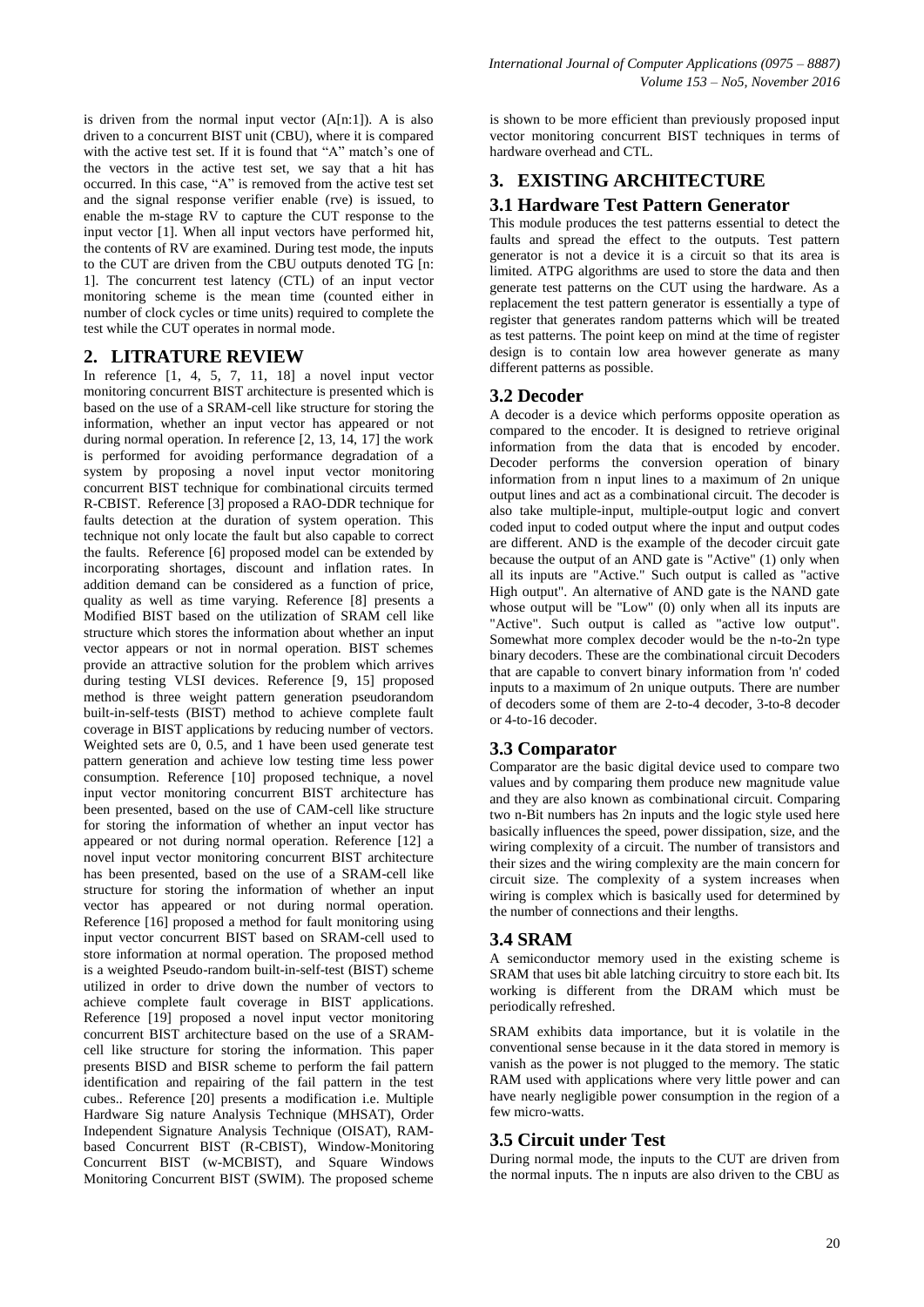follows: the w low-order inputs are driven to the inputs of the decoder; the K high-order inputs are driven to the inputs of the comparator. When a vector belonging to the current window reaches the inputs of the CUT, the comparator is enabled and one of the outputs of the decoder is enabled. During the first half of the clock cycle (*clk* and cmp are enabled) the addressed cell is read; because the read value is zero, the w-stage counter is triggered through the NOT gate with output the response verifier enable (rve) signal. During the second half of the clock cycle, the left flip-flop enables the AND gate (other input is clk and cmp), and enables the buffers to write the value one to the addressed cell.

#### **3.6 Multiplexer**

Multiplexer is the examples for circuit analysis and modular design. A -to-1 multiplexer sends one of input lines to a single output line.



**Fig 3: Existing Architecture**

A multiplexer has two sets of inputs: data input lines, n select lines to pick on the data inputs The MUX output is a single bit which is one of the 2n data inputs.

#### **4. PROPOSED WORK**

Figure 4 shows the proposed architecture of IVM with BIST the block contained in this architecture were two MUX that produces the output depends on the mode if the mode is normal it selects the normal vectors, if the architecture performs in test mode MUX selects TA, TB as its inputs. This architecture depends on two mode i.e normal mode and test mode, a 4 bit multiplier block that generates the 4 bit product output, a test pattern generator that comes in work when test mode is activate, another block is IVM BIST control unit role of this unit is to produce a decoded value to be checked and final block is response verifier that compares the output of 4 bit multiplier and the IVM BIST control unit output. If the values don"t match then it will show that there are errors that have to be corrected. RV is enabled when the output of the decoder and the 4-bit multiplier does not match. The architecture performance depends on two modes named as normal or test mode. The functionality of the system and named as *T/N*.

If the value of T/N is 0 systems operates in normal mode and the inputs of multiplier driven by normal input vector i.e., A and B are the inputs. The outputs of multipliers are provided to the 4-bit multiplier and it generates an output by multiplying the inputs. At the same time the output of the MUX is given to the IVM BIST control unit that also decodes

the actual output. And check is performed by response verifier. This unit only activated when the output of the IVM BIST control unit and the output of the 4 bit multiplier doesn"t match. If there is no error, both the outputs are same then product output is obtained.



**Fig 4: Proposed Architecture**

If the value of T/N is 1 system operates in test mode and the input selected by the multiplier driven by the test pattern generator, i.e., TA and TB. And this test pattern generator is controlled by IVM BIST control unit. The procedure is same MUX selects TA, TB and given to the 4 bit multiplier that generates an output and this output is then compares with the IVM BIST control unit value at response verifiers and follow the same explained above.

The generation of this concurrent BIST test pattern includes the following steps:

- The number of bits generated per pattern is restricted to some limit. Generation to some extent particular test set with minimum no of bits as possible.
- Target efficiency is achieved by selecting the patterns from this test.
- Comparison is done in appropriate manner by selecting output values.
- Continuously monitor the input output value Generate by the BIST control unit and the 4-bit multiplier.

#### **5. SIMULATION AND SYNTHESIS RESULT**

In this session the simulation and results were shown figure 5 shows the Block diagram of IVM multiplier with BIST. Figure 6 and 7 shows RTL block of IVM-BIST multiplier with BIST, and Extended RTL block diagram of IVM multiplier with BIST respectively .Figure 8,9 10 and 11 represents the synthesis Simulation Waveform IVM multiplier with BIST in normal mode and in test mode with or without hardware fault. And Table I represent hardware utilization summery of 4-Bit multiplier design and Table II represents IVM-BIST based multiplier design.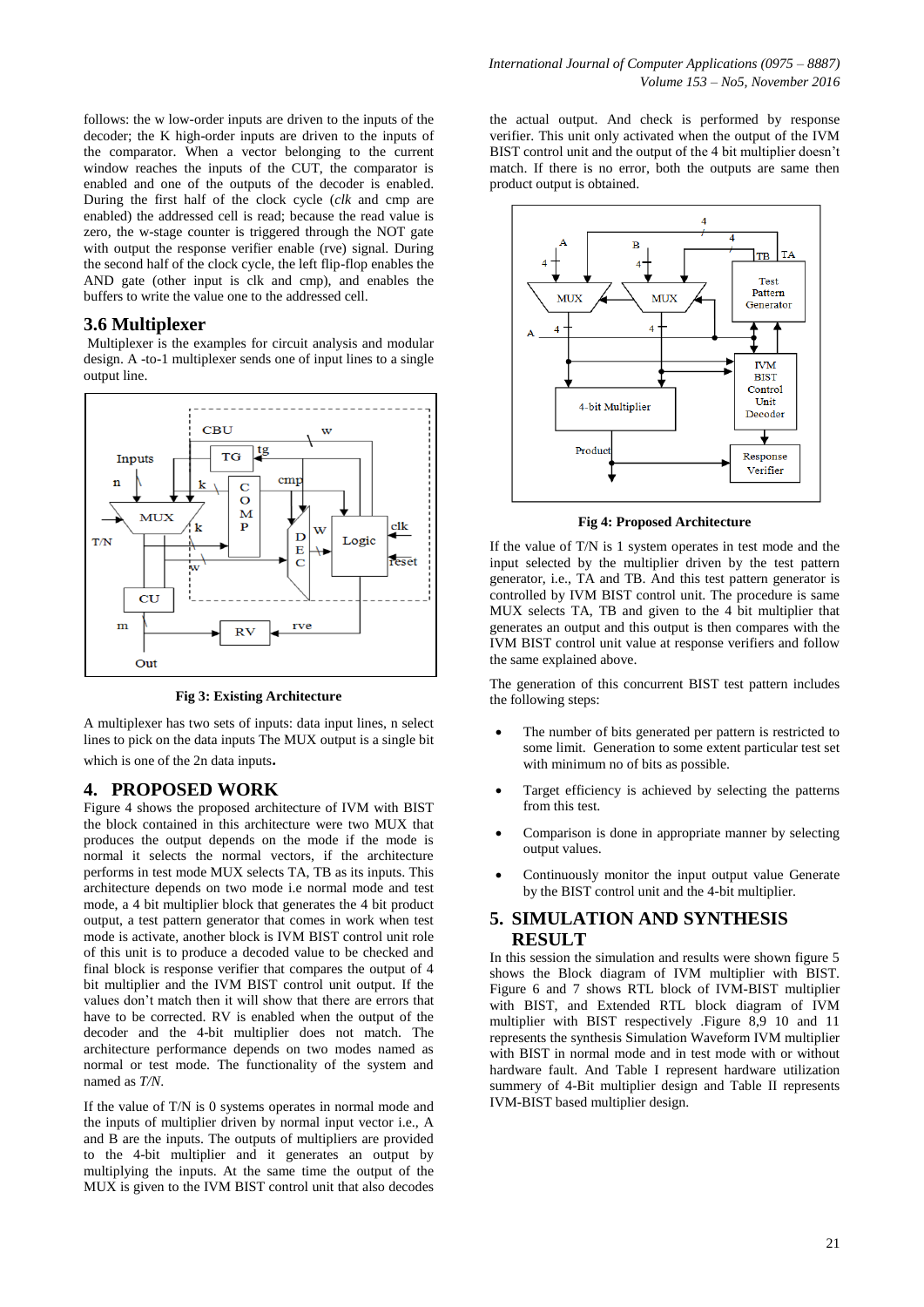

**Fig 5: Block diagram of IVM multiplier with BIST**





**Fig 6: RTL of IVM main block with BIST Fig 7: RTL diagram of expanded block of IVM with BIST**

|                             | am File<br>Edit View Simulation Window Layout Help |          |                  |          |       |                 |           |          |           |                    |           |          |        |
|-----------------------------|----------------------------------------------------|----------|------------------|----------|-------|-----------------|-----------|----------|-----------|--------------------|-----------|----------|--------|
|                             |                                                    |          |                  |          |       |                 |           |          |           |                    |           |          |        |
| $\mathbf{F}$                |                                                    |          |                  |          |       |                 | 65.000 ns |          |           |                    |           |          |        |
| $\epsilon$                  |                                                    |          |                  |          |       |                 |           |          |           |                    |           |          |        |
|                             | Name                                               | Value    | $ 0 \text{ ns} $ | $20$ ns  | 40 ns | 60 <sub>n</sub> |           | $ 80$ ns | $ 100$ ns | $ 120 \text{ ns} $ | $ 140$ ns | $160$ ns | 180 ns |
| $\frac{1}{2}$               | clk_tb                                             |          |                  |          |       |                 |           |          |           |                    |           |          |        |
|                             | le reset_tb                                        |          |                  |          |       |                 |           |          |           |                    |           |          |        |
|                             | lest_tb                                            |          |                  |          |       |                 |           |          |           |                    |           |          |        |
| $\circ$                     | $a$ <sub>1</sub> tb[3:0]                           | 0010     |                  | 0000     |       |                 | 0010      | 0110     | 1000      | 1010               | 0111      | 1100     |        |
|                             | $\left  \bullet \right $ b tb[3:0]                 | 1000     |                  | 0000     |       |                 | 1000      | 0001     | 0010      | 1000               | 0101      | 1010     |        |
| $\frac{1}{2}$               | product_tb[7:0]                                    | 00010000 |                  | 00000000 |       |                 | 00010000  | 00000110 | 00010000  | 01010000           | 00100011  | 01111000 |        |
|                             | error_ind_tb                                       | $\circ$  |                  |          |       |                 |           |          |           |                    |           |          |        |
| $\Rightarrow = \mathcal{L}$ | Le clock_period                                    | 5000 ps  |                  |          |       |                 |           |          | 5000 ps   |                    |           |          |        |
|                             |                                                    |          |                  |          |       |                 |           |          |           |                    |           |          |        |

**Fig 8: Simulation waveform of IVM-BIST-Multiplier normal mode**

|               | File Edit View Simulation Window Layout Help   |          |                                                                                         |                  |                  |          |          |          |            |          |          |          |        |
|---------------|------------------------------------------------|----------|-----------------------------------------------------------------------------------------|------------------|------------------|----------|----------|----------|------------|----------|----------|----------|--------|
|               |                                                |          |                                                                                         |                  |                  |          |          |          |            |          |          |          |        |
|               |                                                |          |                                                                                         |                  |                  |          |          |          | 105.000 ns |          |          |          |        |
| ø             | Name                                           | Value    | $\left  \begin{array}{cccc} 0 & \text{ns} \\ \text{ns} & \text{ns} \end{array} \right $ | $ 20 \text{ ns}$ | $ 40 \text{ ns}$ | $60$ ns  | 80 ns    | $100$ ns |            | $120$ ns | 140 ns   | 160 ns   | 180 ns |
|               | le clk_tb                                      |          |                                                                                         |                  |                  |          |          |          |            |          |          |          |        |
|               | le reset_tb                                    | $\circ$  |                                                                                         |                  |                  |          |          |          |            |          |          |          |        |
|               | le test_tb                                     | $\circ$  |                                                                                         |                  |                  |          |          |          |            |          |          |          |        |
|               | $\blacktriangleright$ $\blacksquare$ a_tb[3:0] | 1000     |                                                                                         | 0000             |                  | 0010     | 0110     |          | 1000       | 1010     | 0111     | 1100     |        |
|               | $\mathbf{b} = \mathbf{b}$                      | 0010     |                                                                                         | 0000             |                  | 1000     | 0001     |          | 0010       | 1000     | 0101     | 1010     |        |
| $\Rightarrow$ | product_tb[7:0]                                | 00110000 |                                                                                         | 00000000         |                  | 00010000 | 00000110 |          | 00110000   | 01110000 | 01000011 | 10011000 |        |
|               | le error_ind_tb                                | $\circ$  |                                                                                         |                  |                  |          |          |          |            |          |          |          |        |
| $\rightarrow$ | <b>Le</b> clock_period                         | 5000 ps  |                                                                                         |                  |                  |          |          |          | 5000 ps    |          |          |          |        |

**Fig 9: Simulation waveform of IVM-BIST-Multiplier normal mode (with hardware fault)**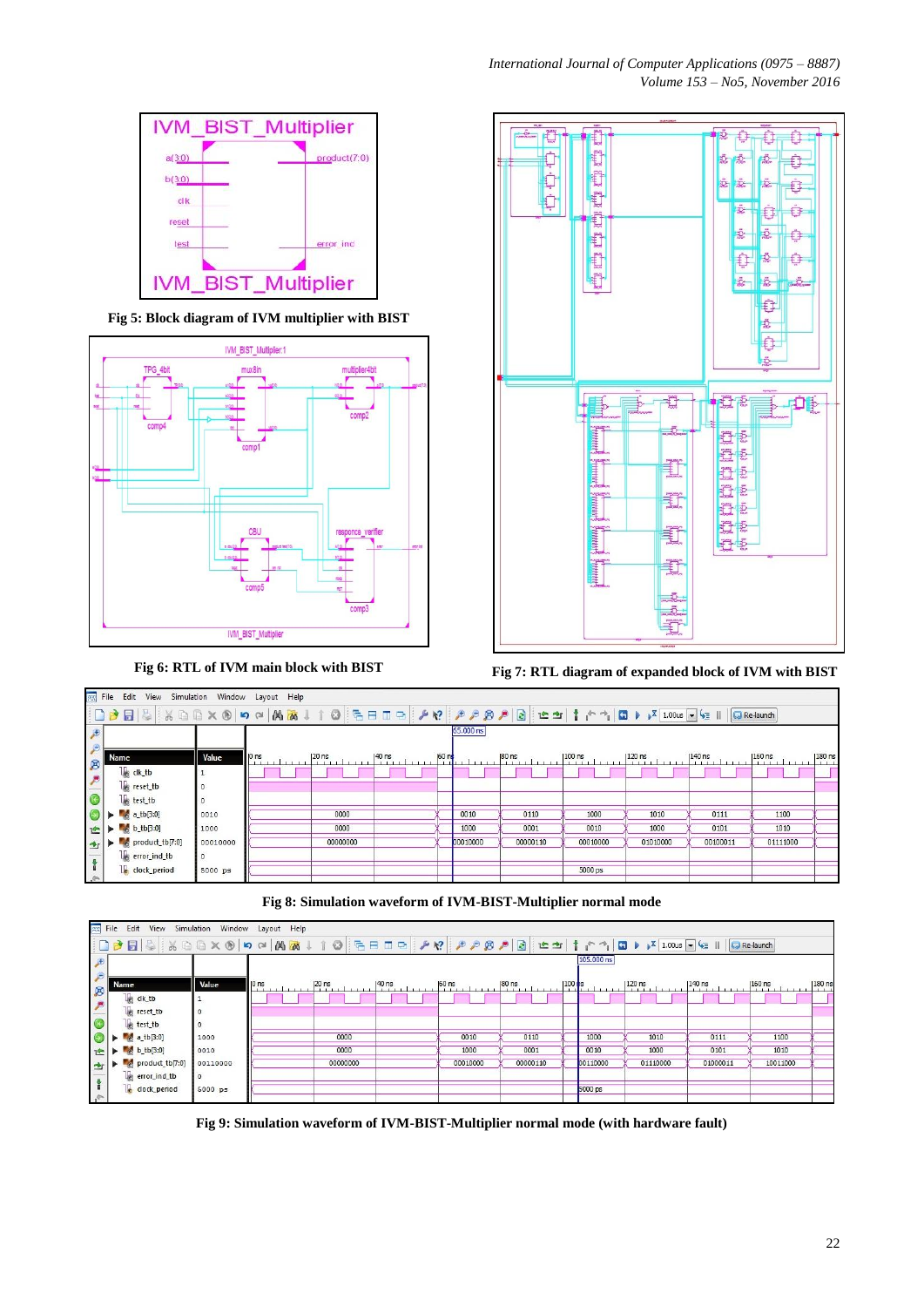|               | File Edit View Simulation Window Layout Help |          |  |                   |          |        |                  |        |            |                                |          |        |          |         |                 |                  |          |                  |          |          |      |           |
|---------------|----------------------------------------------|----------|--|-------------------|----------|--------|------------------|--------|------------|--------------------------------|----------|--------|----------|---------|-----------------|------------------|----------|------------------|----------|----------|------|-----------|
|               |                                              |          |  |                   |          |        |                  |        |            |                                |          |        |          |         |                 |                  |          |                  |          |          |      |           |
|               |                                              |          |  |                   |          |        |                  |        | 275.000 ns |                                |          |        |          |         |                 |                  |          |                  |          |          |      |           |
| $\beta$       | Name                                         | Value    |  | 250 ns<br>1.1.1.1 |          | 260 ns |                  | 270 ns |            | $\left  \frac{280}{1} \right $ |          | 290 ns |          | 300 ns  |                 | $310 \text{ ns}$ |          | $320 \text{ ns}$ | 330 ns   | 340 ns   |      | 350 r     |
|               | e clk_tb                                     |          |  |                   |          |        |                  |        |            |                                |          |        |          |         |                 |                  |          |                  |          |          |      |           |
| $\frac{1}{2}$ | le reset_tb                                  | 10       |  |                   |          |        |                  |        |            |                                |          |        |          |         |                 |                  |          |                  |          |          |      |           |
|               | test_tb                                      |          |  |                   |          |        |                  |        |            |                                |          |        |          |         |                 |                  |          |                  |          |          |      |           |
|               | $\epsilon$ a_tb[3:0]                         | 0110     |  | 0010              |          |        | 0110             |        |            |                                | 1000     |        |          |         | 1010            |                  |          |                  | 011      |          | 1100 |           |
| ☆▶            | $b$ <sub>c</sub> $b$ <sub>5:0</sub> ]        | 0001     |  | 1000              |          |        | 00 <sub>D1</sub> |        |            |                                | 00 10    |        |          |         | 10 <sub>0</sub> |                  |          |                  | 01D      |          | 1010 |           |
| 中             | product_tb[7:0]                              | 10001111 |  | 000 100 10        | 01001000 |        | 1011D110         |        | 10001111   |                                | 00001000 |        | 00000000 |         | 0001D010        |                  | 0100 100 |                  | 1011D110 | 10001111 |      | 0000 1000 |
|               | error_ind_tb                                 | 0        |  |                   |          |        |                  |        |            |                                |          |        |          |         |                 |                  |          |                  |          |          |      |           |
| $\rightarrow$ | le clock_period                              | 5000 ps  |  |                   |          |        |                  |        |            |                                |          |        |          | 5000 ps |                 |                  |          |                  |          |          |      |           |





**Fig 11: simulation waveform of IVM-BIST-Multiplier Test mode (with hardware fault)**

**Table 1 Hardware Utilization Summary Of 4-Bit Multiplier Design**

| Spartan-3E<br><b>XC3S500E-</b> |       | 4-Bit Multiplier |   |  |  |
|--------------------------------|-------|------------------|---|--|--|
| 4PO208                         | Total | <b>Used</b>      | % |  |  |
| <b>Slices</b>                  | 4656  | 18               |   |  |  |
| Flipflops                      | 9312  |                  |   |  |  |
| LUTs 4-Inputs                  | 9312  | 31               |   |  |  |
| <b>Bonded IOBs</b>             | 158   | 20               |   |  |  |

**Table 2 Hardware Utilization Summary Of Ivm-Bist Based Multiplier Design**

| Spartan-3E<br><b>XC3S500E-</b> | Total | <b>IVM-BIST</b><br>Architecture |    |  |  |  |  |  |  |  |
|--------------------------------|-------|---------------------------------|----|--|--|--|--|--|--|--|
| 4PO208                         |       | <b>Used</b>                     | %  |  |  |  |  |  |  |  |
| <b>Slices</b>                  | 4656  | 56                              |    |  |  |  |  |  |  |  |
| Flipflops                      | 9312  | g                               |    |  |  |  |  |  |  |  |
| LUTs 4-Inputs                  | 9312  | 108                             |    |  |  |  |  |  |  |  |
| <b>Bonded IOBs</b>             | 158   | 20                              | 12 |  |  |  |  |  |  |  |

# **6. CONCLUSION**

An attractive solution is given by BIST schemes to avoid the problem accounting at the time of testing VLSI devices. Input vector perform testing during the circuit operates at normal operation, while monitoring concurrent BIST schemes, without imposing a need to set the circuit offline to perform the test. They can circumvent problems appearing in offline BIST techniques. For the class of testing schemes, the evaluation criteria are the hardware overhead and the CTL,

when the circuit operates in its normal mode. CTL is the time required for the test to complete. This brief includes an input vector monitoring concurrent BIST architecture. The basis is the usage of a SRAM-cell like structure to store the information data, whether an input vector has appeared or not during normal operation. With respect to the hardware overhead and CTL, the proposed scheme is shown to be more efficient than previously proposed input vector monitoring concurrent BIST techniques. This brief includes an input vector monitoring concurrent BIST architecture design and simulation on a multiplier design. The present model have been simulated and synthesized in a way, by reducing the number of signals that are required to test the faults in the embedded circuit under test. The future of this technique is very bright and lots of work is still going in this field there is a large signal routing paths as the circuitry of the BIST covers a large area. Power dissipation increased due to which the problem occurs in systems those having restricted power consumption and temperature restriction because of higher data activity and so on.

## **7. REFERENCES**

- [1] Ioannis Voyiatzis, and Costas Efstathiou, "Input Vector Monitoring Concurrent BIST Architecture Using SRAM Cells" IEEE Transaction on very large scale integration system, Vol. 22, NO. 7, pp.1625-1629, July 2014.
- [2] Ioannis Voyiatzis, and Antonis Paschalis, "A Concurrent BIST Architecture based on a Self-Testing RAM", IEEE Transaction on reliability, Vol. 54, NO. 1, pp. 69- 78 March 2005.
- [3] Philemon Daniel, and Rajeevan Chandel, "Reconfigurable Test Architecture for Online Concurrent Fault Detection Diagnosis and Repair", International